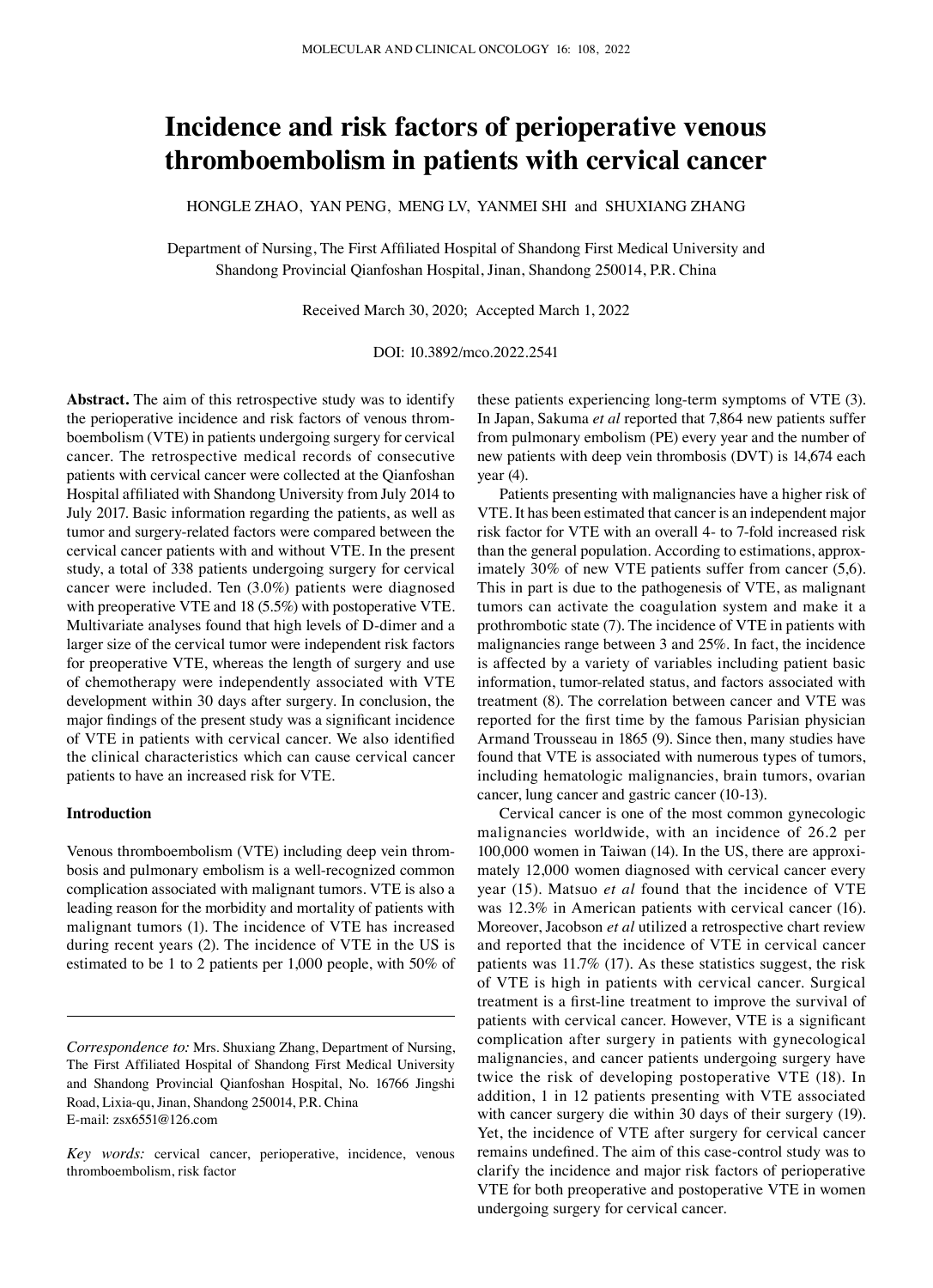#### **Patients and methods**

*Patients.* This retrospective study reviewed the medical records and selected patients who met the criteria.

This was a retrospective analysis and thus no informed consent was required. After this study was approved [(2020) (S514), April 7, 2020] by the Research Ethics Board of Qianfoshan Hospital & The First Affiliated Hospital of Shandong First Medical University (Jinan, Shandong, China), we reviewed the medical records of patients diagnosed with cervical cancer, including general information and clinical pathology. A total of 338 consecutive patients who underwent surgery treatment at our hospital from July 2014 to July 2017 with a clear pathological diagnosis of cervical cancer were considered for admission to the present study. In this analysis, the exclusion criteria included patients with major risk factors such as history of VTE, history of cancer, recent major surgery, long‑term immobilization, pregnancy or objectively confirmed deep venous thrombosis or pulmonary thromboembolism and patients under 18 years of age and who underwent no postoperative ultrasonography.

Preoperative parameters that were analyzed and collected included age, body mass index  $(BMI)(kg/m^2)$ , smoking history, hypertension, hypercholesterolemia, diabetes, cardiovascular complications, Federation International of Gynecology and Obstetrics (FIGO) stage, distant metastasis, adjuvant chemotherapy, pathological type (squamous cell, adenocarcinoma, adenosquamous or others), size of the cervical tumor on MRI, laboratory tests such as platelets  $(10^9/l)$  and levels of D‑dimer (mg/ml). Data collected after surgery included length of operation, surgical method (abdominal or laparoscopic), blood transfusion and adjuvant chemotherapy (adjuvant chemotherapy or radiation). Cancers were staged according to the 2014 FIGO guidelines (20). All cases were grouped into different types and graded according to a revised standard of the WHO (21).

*VTE prevention, detection, diagnosis and treatment.* In our institution, Doppler study of the extremities, computed tomography (CT) pulmonary artery angiogram, or ventilation‑perfusion lung scan were performed by experienced clinical laboratory technologists before and 7 days after surgery to determine the incidence and specific location of VTE both before and after the operation. The possible types of VTE were examined as follows: deep venous thrombosis (DVT) alone, pulmonary embolism (PE) alone, and DVT/PE combined. Mechanical thromboprophylaxis for VTE is as follows: compression stockings and intermittent pneumatic compression. The related medication treatment for VTE is as follows: heparin, low‑molecular weight heparin, warfarin, and inferior vena cava filter.

*Statistical analysis.* General characteristics of the population were described using mean  $\pm$  standard deviation (SD). Independent‑sample t‑test and the Chi‑square test were used to compare the differences between patients with and without VTE. Univariate and multivariate analyses were performed with logistic analyses to identify the significant risk factors for VTE. Statistical Package for Social Science (SPSS) software (v17.0; SPSS, Inc.) was used to perform statistical analysis. A



Figure 1. Flow diagram of the cervical cancer patients included in this study. VTE, venous thromboembolism.

probability value (P) < $0.05$  was considered to indicate statistical significance.

## **Results**

There were 443 patients identified who underwent surgery for cervical cancer during the study period. Among the 443 cases of cervical cancer with available medical records, 105 (23.7%) cases were excluded due to various unsuitable factors. Finally, there were 338 patients who met the inclusion criteria for the study. The flow diagram of the patients included in this study is provided in Fig. 1. Among the 338 patients (patients with VTE, 28; patients without VTE, 310), the mean age of the patients was 52.90±12.57 years. The histologic types included in this study included squamous cell (n=272), adenocarcinoma  $(n=50)$ , adenosquamous  $(n=14)$ , and other  $(n=2)$  types. The patients were divided into two subgroups according to the stage of tumors: stage I+II and stage III+IV. The number of patients with stage I+II disease was 133, and the number of patients with stage III+IV disease was 205. Table I shows the clinical characteristics of the patients with and without VTE. Age, BMI, smoking history, FIGO stage, distant metastasis, pathological type (squamous cell, adenocarcinoma, adenosquamous or others), laboratory data such as platelet count and complications including hypertension, hypercholesterolemia, diabetes, cardiovascular complications were not significant factors for VTE.

Perioperative VTE was detected in 28 (8.3%) of the 338 patients. Ten events (3.0%) occurred in preoperative patients whereas 18 patients (5.5%) had postoperative events. Six of these 28 patients were also diagnosed with pulmonary embolism (PE), 1 with DVT and PE and no patient was deceased. All patients had non‑lethal PE. Nine patients had a VTE in the left leg among the 28 patients, 10 in the right leg, and 9 in both legs. Three patients had proximal DVT and the remaining 15 patients had distal DVT. All VTE cases were asymptomatic.

*Factors associated with VTE development.* The results of the univariate analysis of perioperative risk factors for VTE are listed in Table I. Adjuvant chemotherapy (P=0.009), larger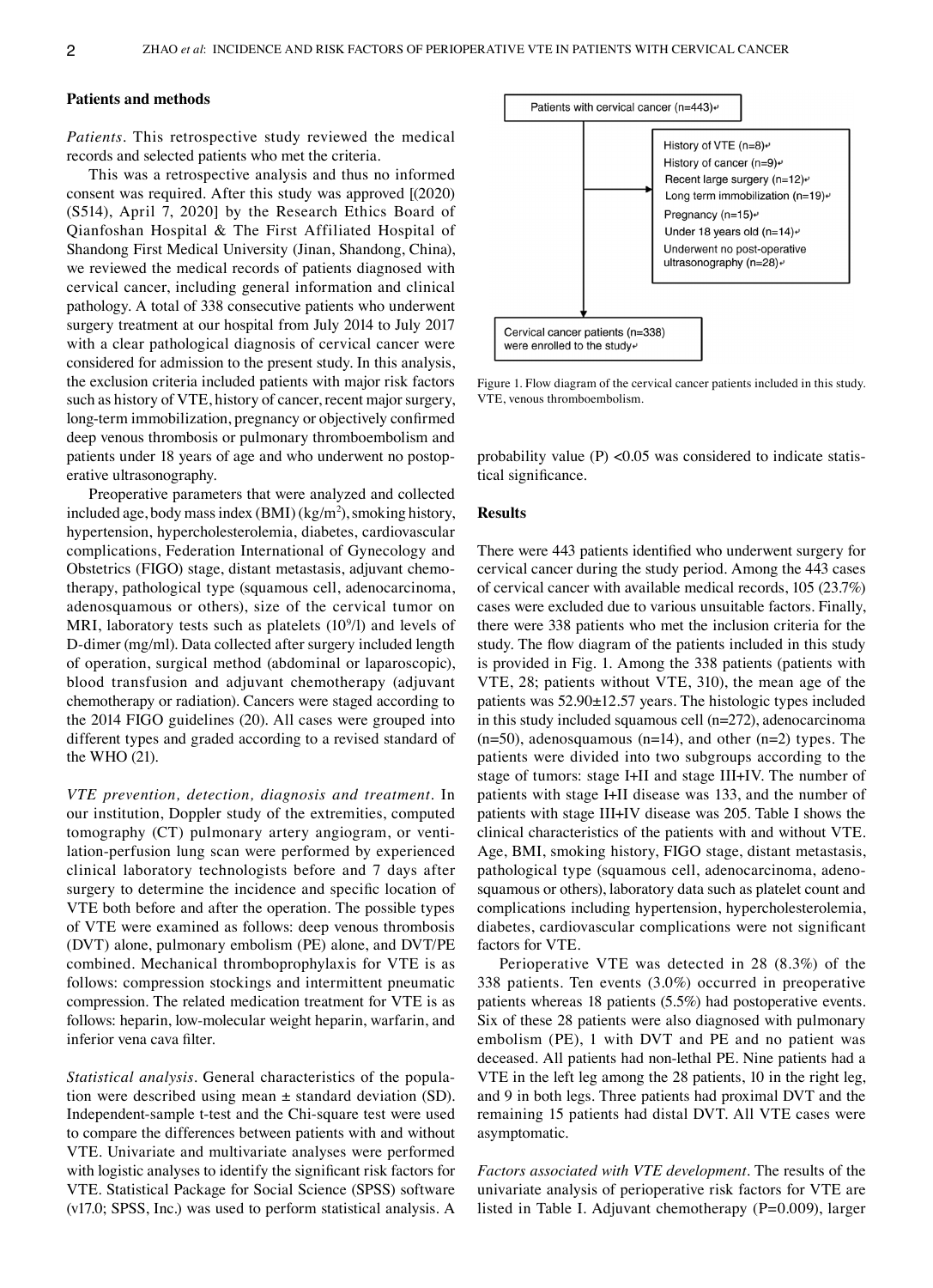|  |  |  | Table I. Clinical characteristics of the VTE and non-VTE groups. |  |  |  |  |
|--|--|--|------------------------------------------------------------------|--|--|--|--|
|--|--|--|------------------------------------------------------------------|--|--|--|--|

| Preoperative risk factors                            | VTE group<br>$(N=10)$ | Non-VTE group<br>$(N=310)$ | $t/\chi^2$ | P-value |
|------------------------------------------------------|-----------------------|----------------------------|------------|---------|
| Age <sup>a,b</sup> , years, mean $\pm$ SD            | 54.40±12.73           | 52.87±12.57                | 0.383      | 0.859   |
| (range)                                              | $(33-78)$             | $(7-80)$                   |            |         |
| $BMIa$ , kg/m <sup>2</sup>                           | $24.63 \pm 3.87$      | $23.29 \pm 3.69$           | 1.131      | 0.893   |
| (range)                                              | $(19.1 - 33)$         | $(14-34)$                  |            |         |
| Smoking history <sup>b</sup> , n $(\%)$              | $2(20\%)$             | 30 $(9.1\%)$               | 1.334      | 0.248   |
| Hypertension <sup>b</sup> , n $(\%)$                 | $3(30.0\%)$           | 81 (24.7%)                 | 0.146      | 0.702   |
| Hypercholesterolemia <sup>b</sup> , n $(\%)$         | $3(30\%)$             | 76 (23.2%)                 | 0.253      | 0.615   |
| Diabetes <sup>b</sup> , n $(\%)$                     | $2(20.0\%)$           | 58 (17.7%)                 | 0.036      | 0.850   |
| Cardiovascular complications <sup>b</sup> , n $(\%)$ | $2(20.0\%)$           | 64 (17.9%)                 | 0.001      | 0.969   |
| FIGO stageb, $n$ (%)                                 |                       |                            | 0.490      | 0.484   |
| $I + II$                                             | $5(50.0\%)$           | 128 (39.0%)                |            |         |
| $III+IV$                                             | $5(50.0\%)$           | 200 (61.0%)                |            |         |
| Distant metastasis <sup>b</sup> , n $(\%)$           | $2(20.0\%)$           | 50 (15.2%)                 | 0.169      | 0.681   |
| Adjuvant chemotherapy, $n$ (%)                       | $5(50.0\%)$           | 57 (17.4%)                 | 6.895      | 0.009   |
| Pathological type <sup>b</sup> , $n$ (%)             |                       |                            | 1.244      | 0.742   |
| Squamous cell                                        | $7(70.0\%)$           | 265 (80.8%)                |            |         |
| Adenocarcinoma                                       | $2(20.0\%)$           | 48 (14.6%)                 |            |         |
| Adenosquamous                                        | $1(10.0\%)$           | 13 (4.0%)                  |            |         |
| Other                                                | $\boldsymbol{0}$      | $2(0.6\%)$                 |            |         |
| Cervical tumor size <sup>b</sup> , n $(\%)$          |                       |                            | 8.941      | 0.003   |
| $\geq 50$ mm                                         | $7(70.0\%)$           | 79 (25.5%)                 |            |         |
| $<$ 50 mm                                            | $3(30.0\%)$           | 249 (80.3%)                |            |         |
| Platelet count $(10^9/l)^a$ , mean $\pm$ SD          | 290.3±29.94           | 279.5±32.31                | 1.040      | 0.935   |
| (range)                                              | $(230-355)$           | $(225-386)$                |            |         |
| D-dimer (mg/ml) <sup>a</sup> , mean $\pm$ SD         | $1.33 \pm 0.31$       | $0.67 + 0.34$              | 6.054      | < 0.001 |
| (range)                                              | $(0.4-1.5)$           | $(0.1 - 1.7)$              |            |         |
| Postoperative risk factors                           | VTE group             | Non-VTE group              |            |         |
|                                                      | $(n=18)$              | $(n=310)$                  |            |         |
| Length of surgery > 3 h <sup>b</sup> , n $(\%)$      | $10(55.6\%)$          | 69 (22.3%)                 | 0.316      | 0.001   |
| Blood transfusion <sup>b</sup> , n $(\%)$            | $4(22.2\%)$           | 66 (21.3%)                 | 0.009      | 0.925   |
| Surgical method <sup>b</sup> , n $(\%)$              |                       |                            | 0.040      | 0.842   |
| Abdominal, n (%)                                     | 16 (88.9%)            | 280 (90.3%)                |            |         |
| Laparoscopic, n (%)                                  | 2(27.8%)              | 30 (20.7%)                 |            |         |
| Adjuvant chemotherapy <sup>b</sup> , n $(\%)$        | $9(50.0\%)$           | 86 (27.7%)                 | 4.096      | 0.043   |

<sup>a</sup>t-test; <sup>b</sup>Fisher exact test. BMI, body mass index; FIGO, Federation International of Gynecology and Obstetrics VTE, venous thromboembolism; n, number of patients. Significant P-values are indicated in bold print.

size of the cervical tumor ( $P=0.003$ ), and high D-dimer levels (P<0.001) were independent risk factors for preoperative VTE. Length of surgery (P=0.001) and adjuvant chemotherapy (P=0.043) were significantly related to postoperative VTE on univariate analysis, but there was no significant difference in regards to type of surgery, and need for blood transfusion.

In the multivariate analysis, larger size of the cervical tumor [odds ratio (OR)=0.118; 95% confidence interval (CI), 0.02‑0.56; P=0.007] and high levels of D‑dimer (OR=15.092; 95% CI, 8.281-31.353; P<0.001) were independently associated with VTE development within 30 days before surgery (Table II). In the multivariate analysis, length of surgery (OR=19.021; 95% CI, 6.523‑55.464; P<0.001) and use of chemotherapy (OR=3.152; 95% CI, 1.08‑9.18; P=0.035) were independently associated with VTE development within 30 days after surgery (Table III).

# **Discussion**

Virchow's triad is a well‑known factor that contributes to thrombosis and consists of vessel wall injury, hypercoagulability and abnormal venous flow (22). A large number of pathological, experimental and clinical studies have shown that hypercoagulability exists locally or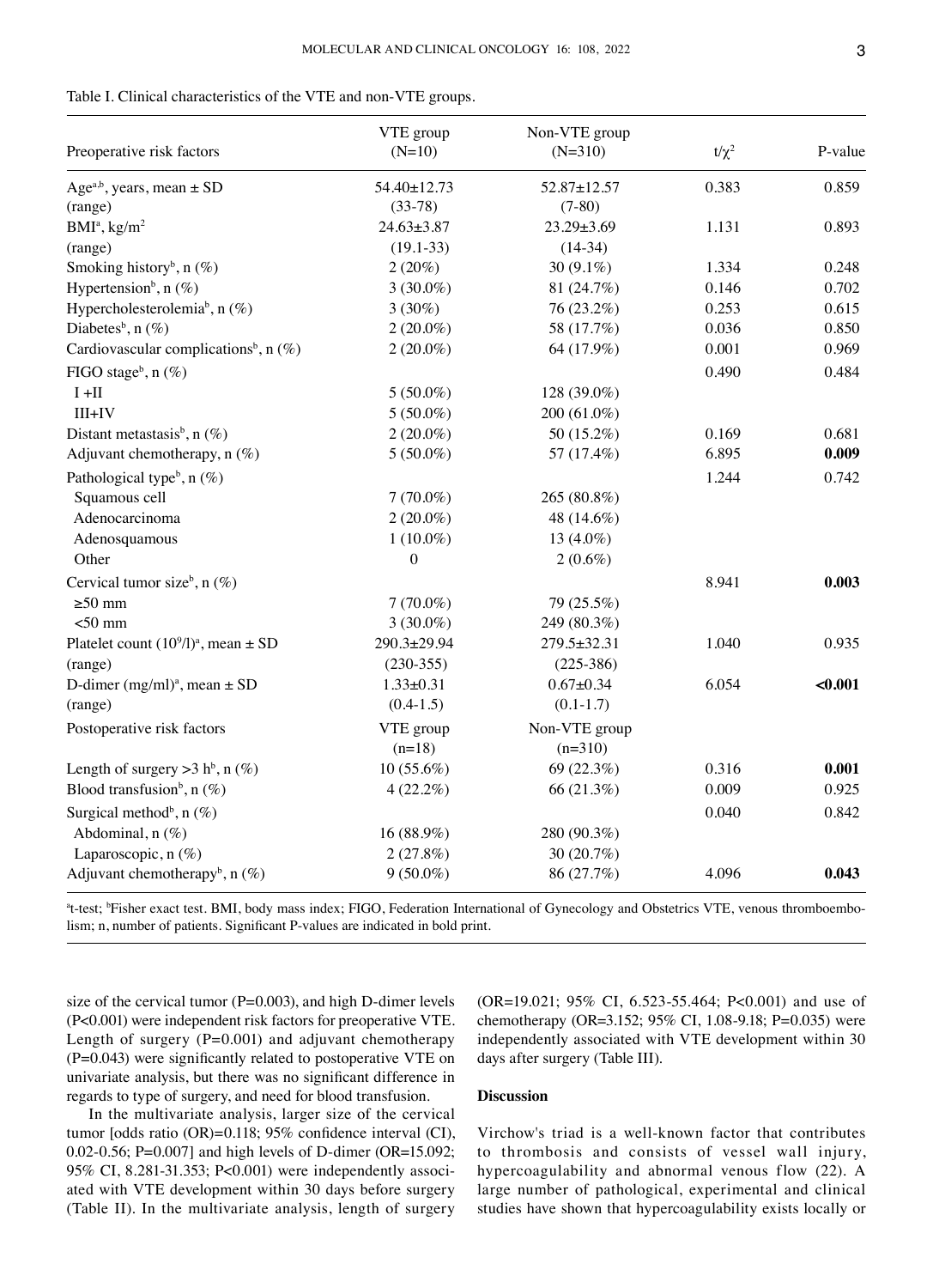Table II. Multivariate analysis of the preoperative risk factors for VTE.

| Risk factors        | OR.    | 95% CI          | P-value |
|---------------------|--------|-----------------|---------|
| Cervical tumor size | 0.118  | $0.025 - 0.564$ | 0.007   |
| D-dimer $(mg/l)$    | 15.092 | 8.281-31.353    | < 0.001 |
|                     |        |                 |         |

VTE, venous thromboembolism; OR, odds ratio; CI, confidence interval. Significant P‑values are indicated in bold print.

Table III. Multivariate analysis of the postoperative risk factors for VTE.

| Risk factors             | OR.    | 95% CI       | P-value |
|--------------------------|--------|--------------|---------|
| Length of surgery $>3$ h | 19.021 | 6.523-55.464 | < 0.001 |
| Use of chemotherapy      | 3.152  | 1.083-9.178  | 0.035   |

VTE, venous thromboembolism; OR, odds ratio; CI, confidence interval. Significant P‑values are indicated in bold print.

systemically in most cancer patients, for the following reasons. i) Postoperative bed rest and venous compression by the tumor itself cause blood circulation stasis in patients with malignant tumors. ii) Chemotherapeutic drugs and tumors themselves can induce inflammatory mediators that damage the intima of veins. iii) Levels of fibrinogen are higher in cancer patients than in non‑cancer patients, and the tumors themselves can release various coagulant substances. The above reasons lead to increased blood coagulation and deep venous thrombosis (DVT).

The incidence of malignant tumors in China is increasing year by year, while the incidence of venous thrombosis caused by malignant tumors is 2.4‑12%, which is at least 6 times higher than that of non-cancer patients. Therefore, it is particularly critical to study the risk factors and therapeutic efficacy of DVT in cervical cancer patients undergoing surgery and to prevent its occurrence as early as possible.

In the present study, we found that the incidence of venous thromboembolism (VTE) was 3.0% during hospitalization and 5.5% during postoperative day 30 in female Chinese patients undergoing surgery for cervical cancer when perioperative mechanical thromboprophylaxis was performed, which was similar to previous studies. Satoh *et al* (8) investigated the incidence of VTE before treatment in 272 consecutive patients with cervical cancer and the incidence of VTE was 4.8%. Tsai *et al* analyzed data deposited between 2003 and 2008 in the National Health Insurance Research Database and reported that the 5‑year cumulative risk for VTE was 3.3% in the cervical cancer group (23).

Studies have reported that the risk factors of thrombosis associated with gynecological tumors include pelvic surgery, age, race, previous leg edema, presence of venous varicosities, a history of VTE, longer duration of surgery, receipt of adjuvant chemotherapy or radiation therapy, and immobility (24). In the present study, we found that high D‑dimer and larger size of the cervical tumor were independent risk factors for preoperative VTE whereas operative time longer than 3 h and postoperative adjuvant chemotherapy were independent risk factors for postoperative VTE.

D‑dimer is one of the products of the degradation of crosslinked fibrin. The increase in plasma levels indicates the hypercoagulation state or the activation of fibrinolytic system *in vivo*. Some scholars believe that the value of D-dimer alone in the diagnosis of postoperative DVT of malignant tumors is limited (25). The factors leading to the fluctuation of D‑dimer level include disease factors, physical factors and examination methods, thus its specificity is low. Researchers believe that the high negative predictive value of D-dimer makes it unable to be used as a diagnostic tool and is only suitable for the early screening of VTE (26). However, some scholars believe that dynamic detection of D-dimer level may have a certain early warning effect on postoperative VTE of gynecological malignant tumors (27). It has the advantages of rapid, economic, noninvasive and dynamic monitoring for the diagnosis of VTE, and can be popularized and applied in the clinic (28). D-dimer was introduced into the risk assessment system of VTE after malignant tumor surgery, which improved the accuracy of prediction to a certain extent. Research has confirmed that the level of D-dimer is correlated with the prognosis of acute pulmonary thromboembolism (29), and can be used as a predictor of venous thromboembolism, and the cutoff value of D‑dimer for predictive VTE is still controversial. Ay *et al* (28) suggested the cutoff for elevated D‑dimer was 1.44 mg/ml; however, Kawaguchi *et al* recommended the cutoff value could be more than 1.5 mg/ml in ovarian cancer (30). In the present study, it was found that the median value of D‑dimer was 1.33 mg/ml. The results are similar to the above mentioned studies. The occurrence of VTE adverse events in patients with cervical cancer with significantly increased dimer levels should be actively intervened as soon as possible. D-dimer can be used as a primary screening tool for postoperative VTE of gynecological tumors.

Large cervical tumors may compress pelvic vasculature impacting pelvic and lower limb blood circulation, thereby increasing blood viscosity and subsequent thrombus formation. In addition, larger cervical tumors may invade the pelvic wall and damage endothelial cells(31). Satoh *et al* (8) suggested that tumor size >50 mm was an independent risk factors of VTE, which was in keeping with our study. Therefore, chemotherapy drugs may be necessary for patients with larger tumors.

With the use of new chemotherapeutic drugs, the incidence of venous thrombosis in patients with malignant tumors has increased. Studies have reported that the incidence of venous thrombosis can reach 6‑30%. Chemotherapeutic drugs lead to injury of vascular endothelial cells, release of procoagulants and destruction of endogenous anticoagulants. Jacobson *et al* reported that the incidence of thrombosis in cervical cancer patients treated with chemotherapy and radiotherapy was approximately 16.7% (32). And in another study, the incidence of thrombosis of 11.7% in patients with the same type of cancer (17).

In the present study, the surgical time of the VTE group was significantly longer than that of the non‑VTE patients, which was in keeping with other studies (33). Zhang *et al* recom‑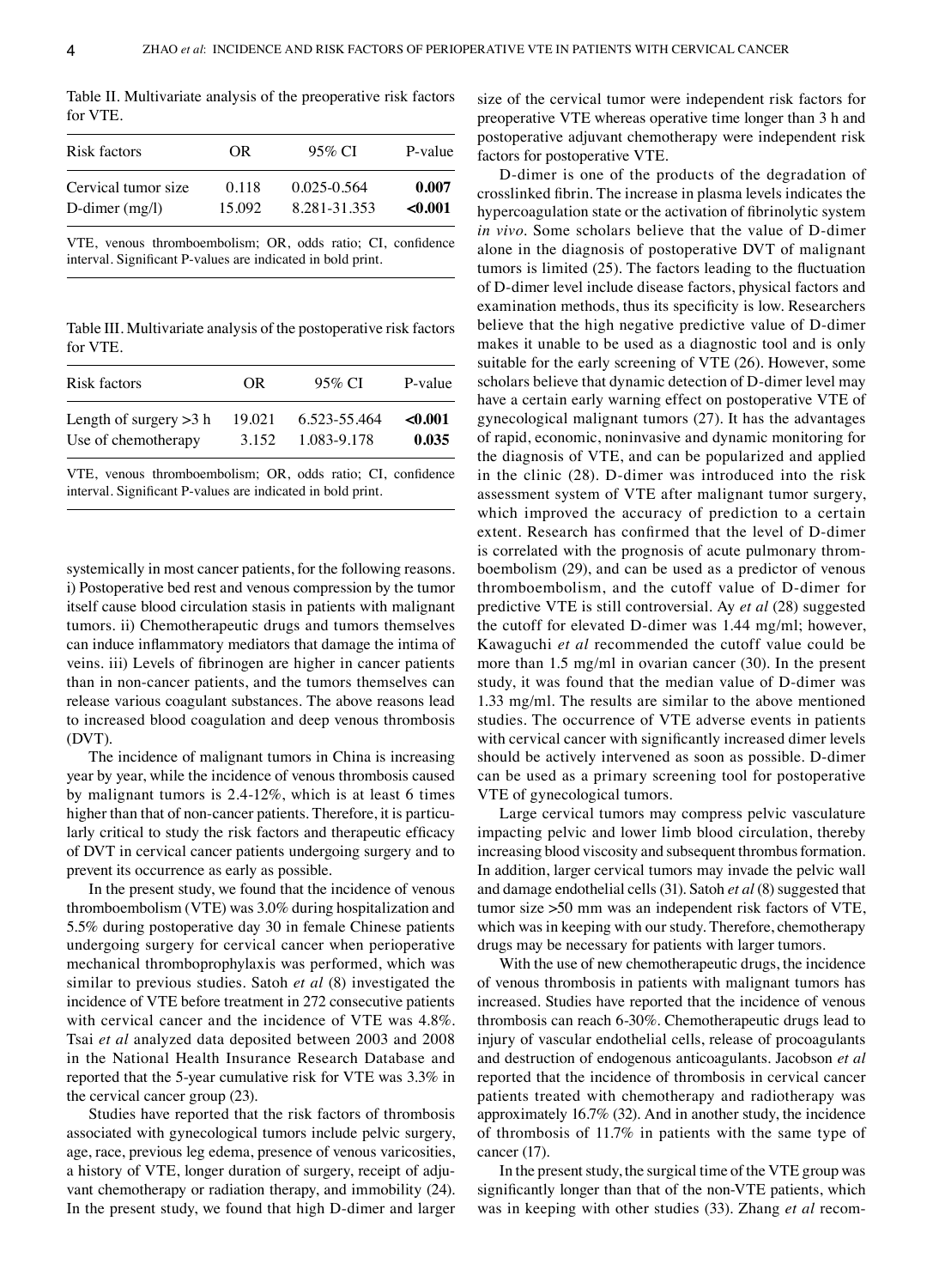mended that gynecological surgery, unlike general surgery, requires lymph node dissection, which results in prolonged operation time and increased incidence of VTE (34).

In the present study, age, body mass index (BMI), and smoking history, were not associated with the development of VTE, which is consistent with the results of previous studies. In tumor‑related factors, FIGO stage and pathological type were not associated with the development of VTE. However, Satoh *et al* recommended that pathological type was not a risk factor for VTE but age >60 years and FIGO stage IV were risk factors for VTE before treatment in patients with cervical cancer (8). Perhaps the reason is that his subjects were patients before treatment and in this study, the subjects were patients undergoing surgery with cervical cancer. In the present study, patient complications were not a risk factor for VTE, and may be less severe in these patients.

In a study by Chen et al, the authors investigated the incidence, clinical and pathological characteristics of thrombosis in excised tissues after pneumonectomy, and its association with survival rate in patients with non‑small cell lung cancer but not cervical cancer (22). Satoh *et al* investigated the incidence of VTE before treatment in 272 consecutive patients with cervical cancer, and the impact of management on prevention of VTE during and after treatment (8). Tsai *et al* analyzed data deposited between 2003 and 2008 in the NHIRD, provided by the National Health Research Institutes in Taiwan. Strategies to reduce these risks need to be examined (23). Ailawadi and Del Priore found that heparin should not be used with sequential compression devices (SCDs) unless an additional benefit can be demonstrated in a randomized controlled trial (24). D‑dimer has a negative predictive value of ≥93% for excluding DVT in symptomatic outpatients and it can be a useful test in the diagnostic work‑up of suspected upper extremity DVT. To improve prediction of VTE in cancer patients, Ay *et al* performed a prospective and observational cohort study of patients with newly diagnosed cancer or progression of disease after remission (28). In a review by Barbera and Thomas, the authors focused on the incidence of VTE, patient, tumor, and treatment-related risk factors for VTE, and treatment and prevention of VTE in the setting of cervical cancer (31). Jacobson *et al* noted a high incidence of thromboembolic events (TE) (16.7%) in patients treated at UIHC (University of Iowa Hospitals and Clinics) with chemoradiation for invasive cervical cancer. They did not find a statistical association between age, stage, smoking history, or BMI and risk of TE in this group. Jacobson *et al* found that there was a clear and significant difference in survival between patients with and without TE (32). Kim *et al* found that an increase in surgical duration was directly associated with an increase in the risk for VTE (33). The aim of a study by Zhang *et al* was to assess the major risk factors for venous thromboembolism in Chinese patients with ovarian cancer and to explore optimal methods of prophylaxis and treatment (34).

This study has some limitations including a small sample size, and the fact that it was a single‑center, retrospective and non‑protocolized study. In particular, the small sample size of the study might have led to false statistical conclusions, and therefore a large‑scale, prospective, randomized controlled trial is needed to confirm the results. In addition, all patients enrolled in the current study were Chinese, and there were differences in some basic risk factors, such as BMI.

In conclusion, the present study screened out significant risk factors for prevention of VTE in patients with cervical cancer undergoing surgery. First of all, for patients with cervical cancer, we should choose reasonable treatment and reduce surgical intervention. Secondly, we should evaluate the risk factors of cervical cancer patients with VTE in time and administer early anticoagulation treatment in order to reduce the incidence of VTE.

## **Acknowledgements**

I would like to give my heartfelt thanks to all the people who have ever helped me in this paper.

# **Funding**

The present study was funded by the Key Technology Research and Development Program of Shandong (2017RKB14047).

### **Availability of data and materials**

The datasets used and/or analyzed during the current study are available from the corresponding author on reasonable request.

# **Authors' contributions**

HZ and SZ made substantial contributions to the conception and design of the work; and the acquisition, analysis, and interpretation of data. YP, ML and YS drafted the manuscript and revised it critically for important intellectual content. All authors gave final approval of the version to be published and agreement to be accountable for all aspects of the work in ensuring that questions related to the accuracy or integrity of any part of the work (including the provided data) are appropriately investigated and resolved.

#### **Ethics approval and consent to participate**

This was a retrospective analysis and thus no informed consent was required from the patients. This study was approved by the Research Ethics Board of Qianfoshan Hospital & The First Affiliated Hospital of Shandong First Medical University (Jinan, Shandong, China). The approval number is [2020] (S514), and the date of approval was April 7, 2020.

#### **Patient consent for publication**

The patients consented to the publication of their data.

#### **Competing interests**

The authors declare no competing interests.

#### **References**

1. Lyman GH, Culakova E, Poniewierski MS and Kuderer NM: Morbidity, mortality and costs associated with venous thrombo‑ embolism in hospitalized patients with cancer. Thromb Res <sup>164</sup> (Suppl 1): S112‑S118, 2018.